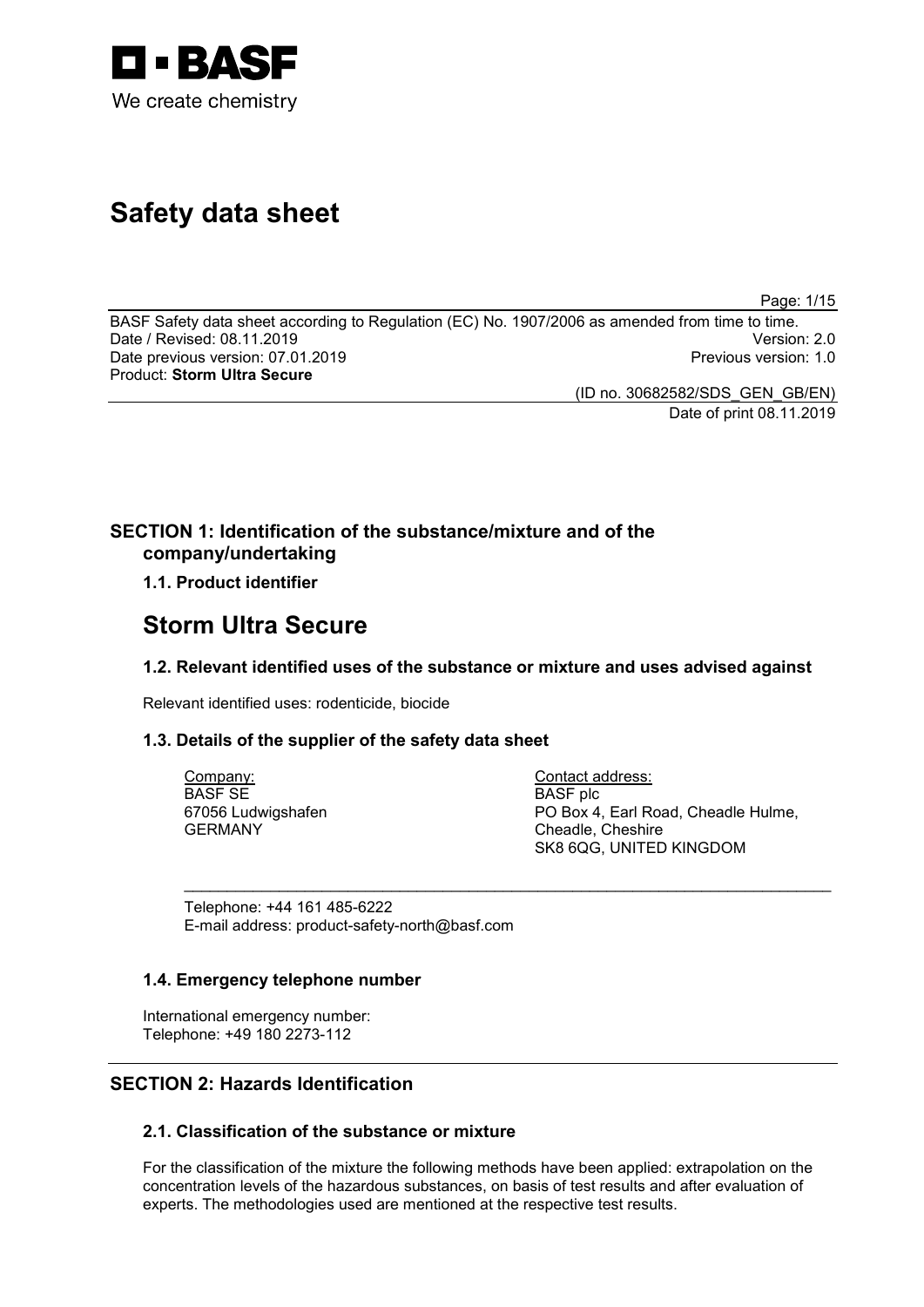BASF Safety data sheet according to Regulation (EC) No. 1907/2006 as amended from time to time. Date / Revised: 08.11.2019 Version: 2.0 Date previous version: 07.01.2019 Product: **Storm Ultra Secure**

> (ID no. 30682582/SDS\_GEN\_GB/EN) Date of print 08.11.2019

According to Regulation (EC) No 1272/2008 [CLP]

No need for classification according to GHS criteria for this product.

# **2.2. Label elements**

Globally Harmonized System (GHS) in accordance with UK regulations.

The product does not require a hazard warning label in accordance with GHS criteria.

### **2.3. Other hazards**

According to Regulation (EC) No 1272/2008 [CLP]

See section 12 - Results of PBT and vPvB assessment.

This product is hazardous to mammals, including domesticated animals, and birds. Exposure of nontarget animals should be prevented.

# **SECTION 3: Composition/Information on Ingredients**

# **3.1. Substances**

Not applicable

### **3.2. Mixtures**

Chemical nature

Biocidal product, rodenticide, Bait

Contains: flocoumafen (ISO); reaction mass of: cis-4-hydroxy-3-(1,2,3,4-tetrahydro-3-(4-(4 trifluoromethylbenzyloxy)phenyl)-1-naphthyl)coumari n; trans-4-hydroxy-3-(1,2,3,4-tetrahydro-3-(4- (4-trifluoromethylbenzyloxy)phenyl)-1-naphthyl)coumarin (Content (W/W): 0.0025 %)

Hazardous ingredients (GHS) according to Regulation (EC) No. 1272/2008

Cut wheat

Content (W/W): < 80 % CAS Number: 130498-22-5 EC-Number: 603-421-3

**Sucrose** 

Page: 2/15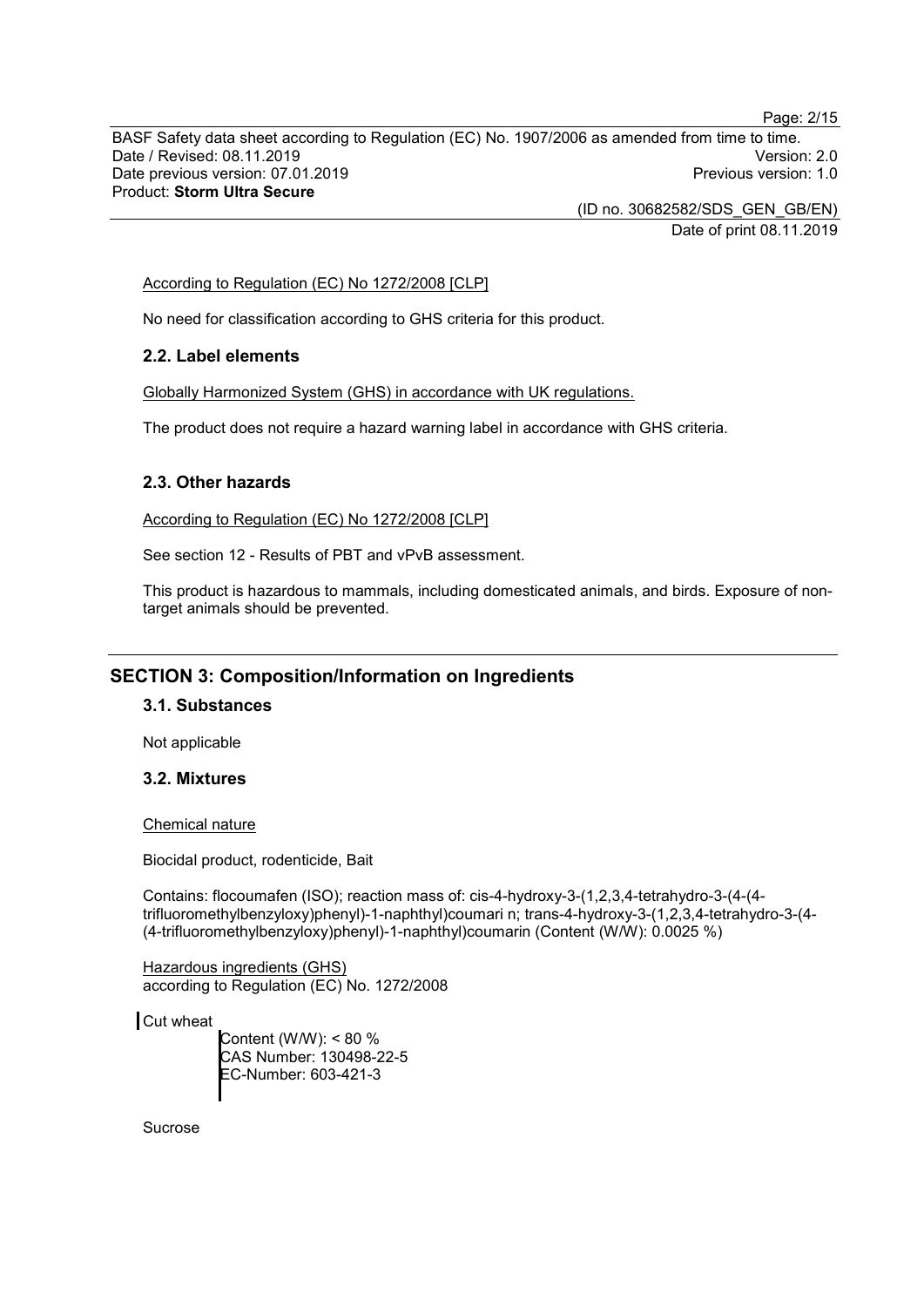Page: 3/15

BASF Safety data sheet according to Regulation (EC) No. 1907/2006 as amended from time to time. Date / Revised: 08.11.2019 Version: 2.0 Date previous version: 07.01.2019 Product: **Storm Ultra Secure**

(ID no. 30682582/SDS\_GEN\_GB/EN)

Date of print 08.11.2019

Content (W/W): < 10 % CAS Number: 57-50-1 EC-Number: 200-334-9

Magnesium distearate Content (W/W): < 10 % CAS Number: 557-04-0 EC-Number: 209-150-3

Propane-1,2-diol

Content (W/W):  $<$  5 % CAS Number: 57-55-6 EC-Number: 200-338-0 REACH registration number: 01- 2119456809-23

# **SECTION 4: First-Aid Measures**

**4.1. Description of first aid measures** Remove contaminated clothing.

If inhaled: Keep patient calm, remove to fresh air.

On skin contact: Wash thoroughly with soap and water.

On contact with eyes: Wash affected eyes for at least 15 minutes under running water with eyelids held open.

On ingestion: Rinse mouth and then drink 200-300 ml of water.

# **4.2. Most important symptoms and effects, both acute and delayed**

Symptoms: coagulation disorders

Increased tendency to bleed.

In severe cases, massive bleeding from internal organs may result in circulatory shock, which could prove fatal.

The onset of symptoms is delayed for up to 4 days after uptake.

Hazards: The substance / product is an anticoagulant rodenticide with a coumarin-type mode of action.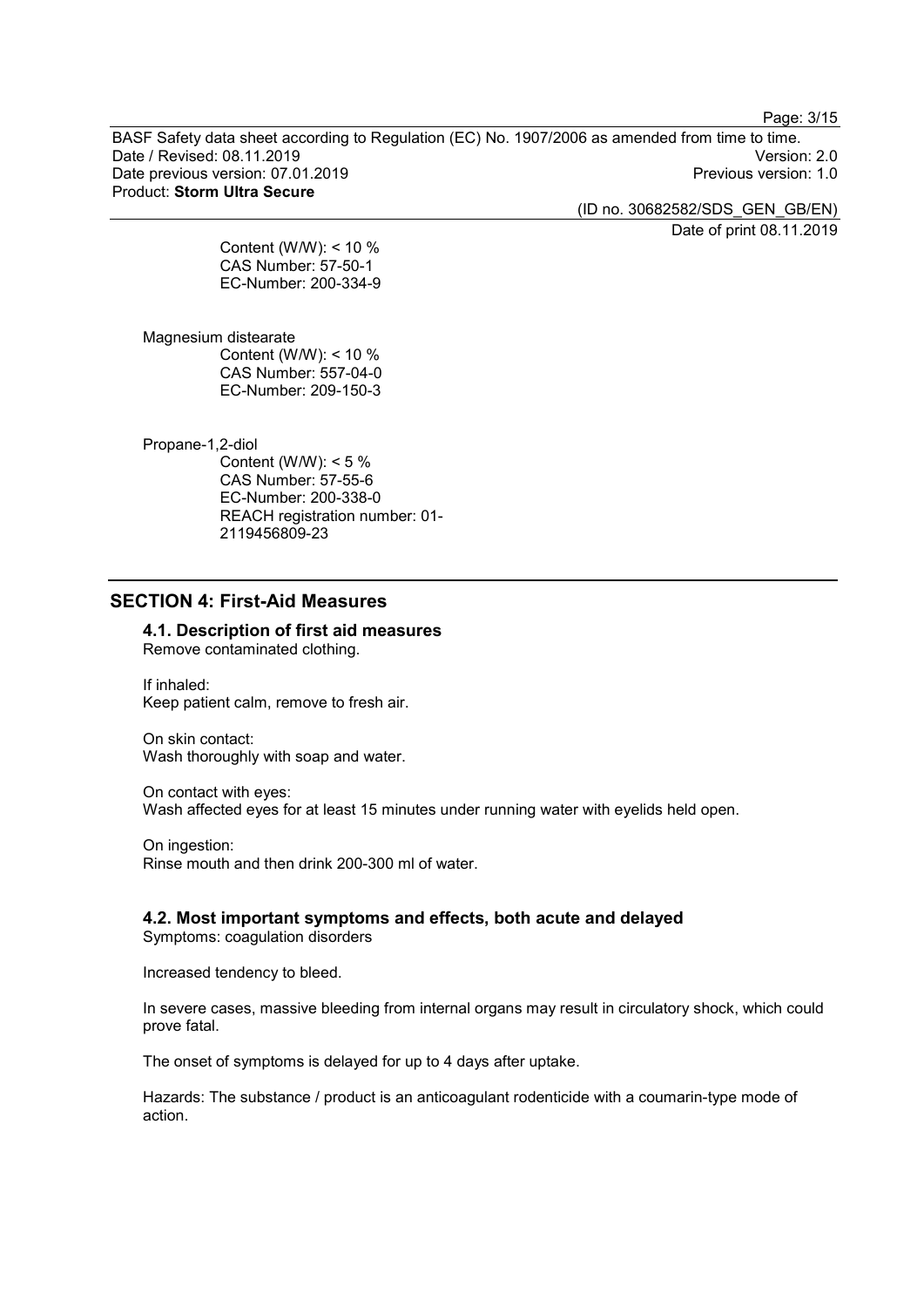Page: 4/15

BASF Safety data sheet according to Regulation (EC) No. 1907/2006 as amended from time to time. Date / Revised: 08.11.2019 Version: 2.0 Date previous version: 07.01.2019 Product: **Storm Ultra Secure**

> (ID no. 30682582/SDS\_GEN\_GB/EN) Date of print 08.11.2019

# **4.3. Indication of any immediate medical attention and special treatment needed**

Treatment: Symptomatic treatment (decontamination, vital functions). Antidote: Vitamin K1 preparation as antidote.

# **SECTION 5: Fire-Fighting Measures**

## **5.1. Extinguishing media**

Suitable extinguishing media: water spray, dry powder, foam

Unsuitable extinguishing media for safety reasons: carbon dioxide

## **5.2. Special hazards arising from the substance or mixture**

carbon monoxide, Carbon dioxide, nitrogen oxides The substances/groups of substances mentioned can be released in case of fire.

# **5.3. Advice for fire-fighters**

Special protective equipment: Wear self-contained breathing apparatus and chemical-protective clothing.

Further information:

Keep containers cool by spraying with water if exposed to fire. In case of fire and/or explosion do not breathe fumes. Collect contaminated extinguishing water separately, do not allow to reach sewage or effluent systems. Dispose of fire debris and contaminated extinguishing water in accordance with official regulations.

# **SECTION 6: Accidental Release Measures**

# **6.1. Personal precautions, protective equipment and emergency procedures**

Avoid dust formation. Use personal protective clothing. Avoid contact with the skin, eyes and clothing.

### **6.2. Environmental precautions**

Do not discharge into the subsoil/soil. Do not discharge into drains/surface waters/groundwater.

Do not allow contamination of public drains or surface or ground waters. Inform local water plc if spillage enters drains and the Environment Agency (England & Wales), the Scottish Environmental Protection Agency (Scotland), or the Environment and Heritage Service (Northern Ireland) if it enters surface or ground waters. Keep people and animals away.

# **6.3. Methods and material for containment and cleaning up**

For small amounts: Contain with dust binding material and dispose of. For large amounts: Sweep/shovel up.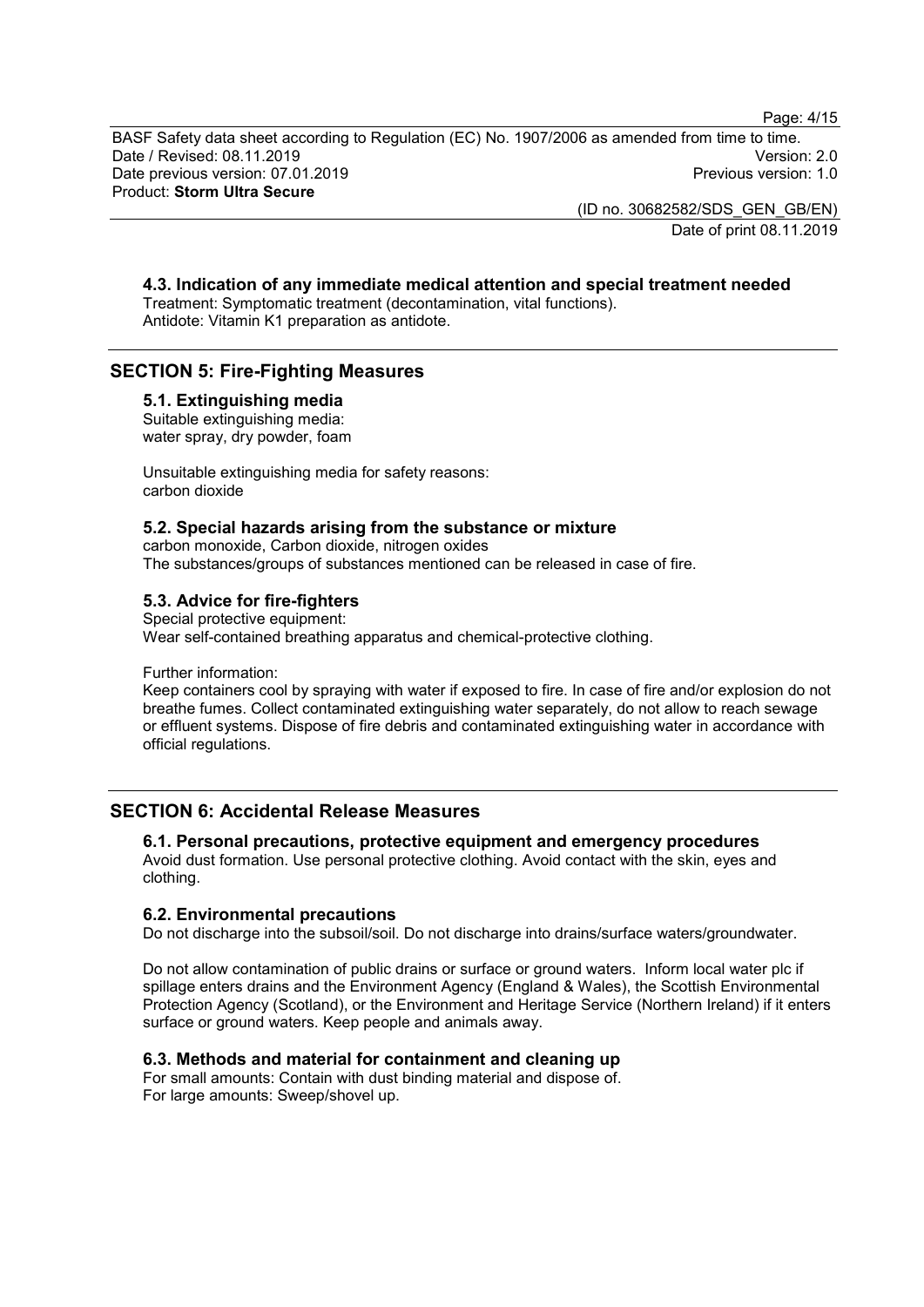Page: 5/15

BASF Safety data sheet according to Regulation (EC) No. 1907/2006 as amended from time to time. Date / Revised: 08.11.2019 Version: 2.0 Date previous version: 07.01.2019 Product: **Storm Ultra Secure**

(ID no. 30682582/SDS\_GEN\_GB/EN)

Date of print 08.11.2019

Avoid raising dust. Dispose of absorbed material in accordance with regulations. Collect waste in suitable containers, which can be labeled and sealed. Clean contaminated floors and objects thoroughly with water and detergents, observing environmental regulations.

### **6.4. Reference to other sections**

Information regarding exposure controls/personal protection and disposal considerations can be found in section 8 and 13.

# **SECTION 7: Handling and Storage**

### **7.1. Precautions for safe handling**

No special measures necessary if stored and handled correctly. Ensure thorough ventilation of stores and work areas. When using do not eat, drink or smoke. Hands and/or face should be washed before breaks and at the end of the shift.

If dead and/or dying rats or mice are found during and after the control program, these must be cleared away immediately in order to avoid secondary poisoning phenomena. Do not apply in the open – cover bait points or use bait boxes.

#### Protection against fire and explosion:

Avoid dust formation. Dust can form an explosive mixture with air. Prevent electrostatic charge sources of ignition should be kept well clear - fire extinguishers should be kept handy.

### **7.2. Conditions for safe storage, including any incompatibilities**

Segregate from foods and animal feeds. Odour-sensitive: Segregate from products releasing odours. Further information on storage conditions: Keep away from heat. Protect against moisture. Protect from direct sunlight.

### **7.3. Specific end use(s)**

For the relevant identified use(s) listed in Section 1 the advice mentioned in this section 7 is to be observed.

# **SECTION 8: Exposure Controls/Personal Protection**

#### **8.1. Control parameters**

#### Components with occupational exposure limits

Refer to the current edition of HSE Guidance Note EH40 Occupational Exposure Limits (United Kingdom). For normal use and handling refer to the product label/leaflet. In all other cases the following apply.

57-50-1: Sucrose

STEL value 20 mg/m3 (WEL/EH 40 (UK)) TWA value 10 mg/m3 (WEL/EH 40 (UK))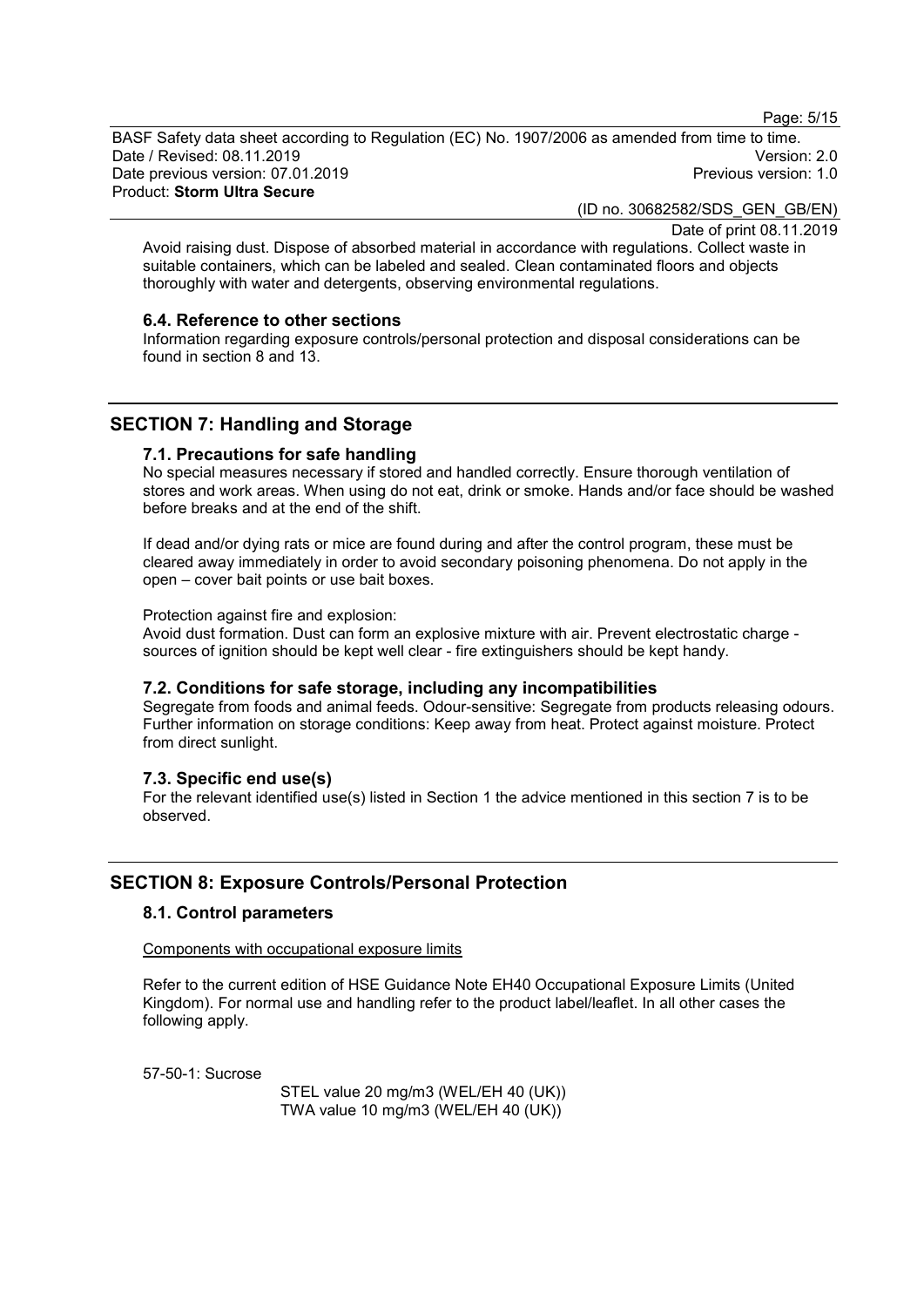Page: 6/15

BASF Safety data sheet according to Regulation (EC) No. 1907/2006 as amended from time to time. Date / Revised: 08.11.2019 Version: 2.0 Date previous version: 07.01.2019 Product: **Storm Ultra Secure**

(ID no. 30682582/SDS\_GEN\_GB/EN)

Date of print 08.11.2019

57-55-6: Propane-1,2-diol

TWA value 474 mg/m3 ; 150 ppm (WEL/EH 40 (UK)), Total vapour and particulates TWA value 10 mg/m3 (WEL/EH 40 (UK)), Particulate

# **8.2. Exposure controls**

Personal protective equipment

Respiratory protection: Respiratory protection not required.

Hand protection:

Protective gloves (EN 374) are required for the safe handling of this product and are also recommended for protection against rodent-borne diseases.

e.g. nitrile rubber (0.4 mm), chloroprene rubber (0.5 mm), polyvinylchloride (0.7 mm) and other Manufacturer's directions for use should be observed because of great diversity of types.

#### Eye protection:

Required when there is a risk of eye contact., Safety glasses with side-shields (frame goggles) (e.g. EN 166)

#### Body protection:

Body protection must be chosen depending on activity and possible exposure, e.g. apron, protecting boots, chemical-protection suit (according to EN 14605 in case of splashes or EN ISO 13982 in case of dust).

#### General safety and hygiene measures

Handle in accordance with good industrial hygiene and safety practice. Wearing of closed work clothing is recommended. Store work clothing separately. Keep away from food, drink and animal feeding stuffs.

# **SECTION 9: Physical and Chemical Properties**

# **9.1. Information on basic physical and chemical properties**

| Form:            | <b>blocks</b>                   |
|------------------|---------------------------------|
| Colour:          | blue                            |
| Odour:           | characteristic                  |
| Odour threshold: |                                 |
|                  | Not determined due to potential |
|                  | health hazard by inhalation.    |
| pH value:        | approx. $6 - 8$                 |
|                  | (20 °C)                         |
| Melting point:   |                                 |
|                  | not applicable                  |
| Boiling point:   |                                 |
|                  | not applicable                  |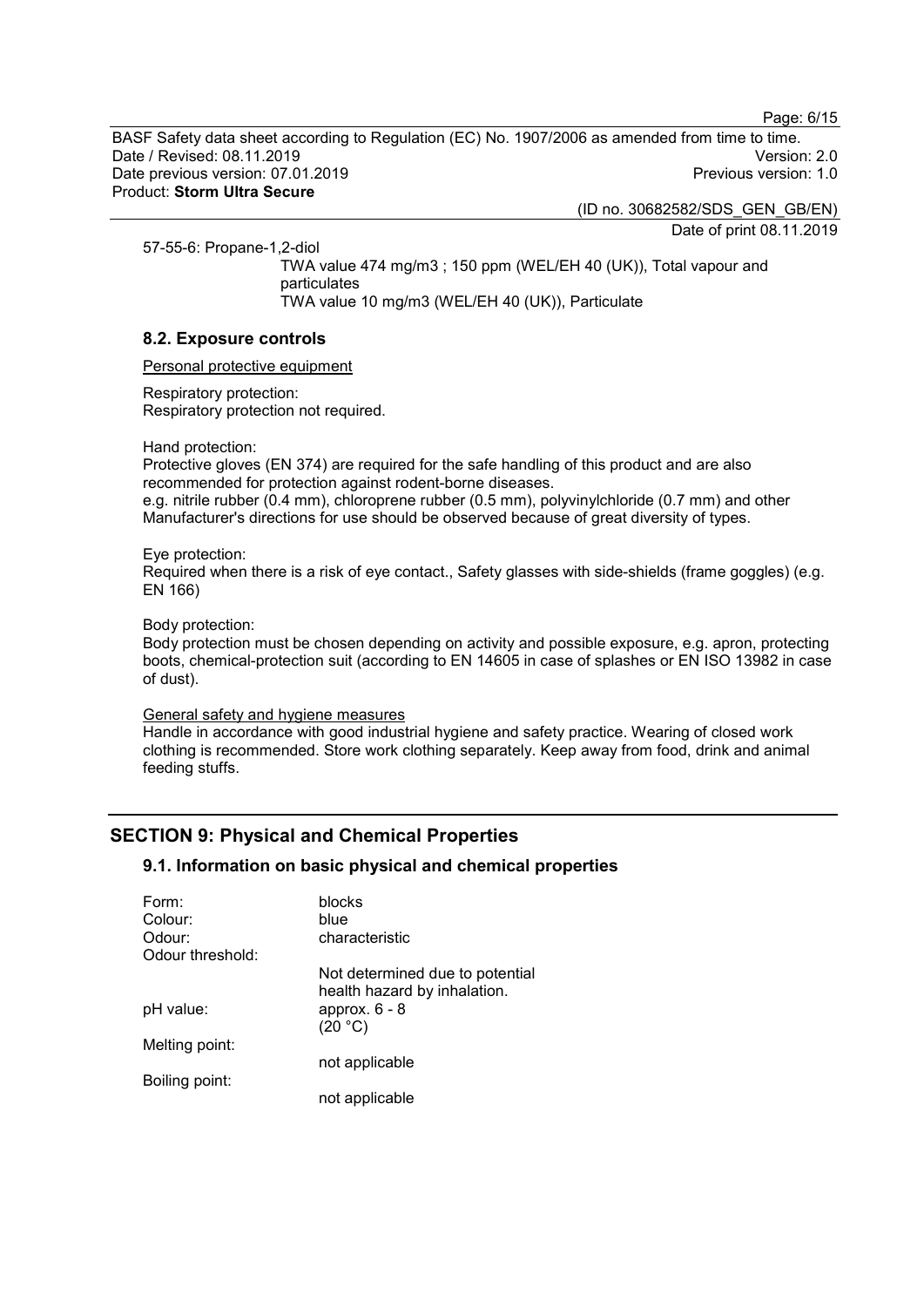Page: 7/15

BASF Safety data sheet according to Regulation (EC) No. 1907/2006 as amended from time to time. Date / Revised: 08.11.2019 Version: 2.0 Date previous version: 07.01.2019 Previous version: 1.0 Product: **Storm Ultra Secure**

|                                |                                                                                        | (ID no. 30682582/SDS_GEN_GB/EN) |
|--------------------------------|----------------------------------------------------------------------------------------|---------------------------------|
|                                |                                                                                        | Date of print 08.11.2019        |
| Flash point:                   |                                                                                        |                                 |
|                                | not applicable, the product is a solid                                                 |                                 |
| Evaporation rate:              | not applicable                                                                         |                                 |
| Flammability:                  | not highly flammable                                                                   |                                 |
| Lower explosion limit:         |                                                                                        |                                 |
|                                | As a result of our experience with this                                                |                                 |
|                                | product and our knowledge of its                                                       |                                 |
|                                | composition we do not expect any                                                       |                                 |
|                                | hazard as long as the product is used                                                  |                                 |
|                                | appropriately and in accordance with                                                   |                                 |
|                                | the intended use.                                                                      |                                 |
| Upper explosion limit:         | As a result of our experience with this                                                |                                 |
|                                | product and our knowledge of its                                                       |                                 |
|                                | composition we do not expect any                                                       |                                 |
|                                | hazard as long as the product is used                                                  |                                 |
|                                | appropriately and in accordance with                                                   |                                 |
|                                | the intended use.                                                                      |                                 |
| Vapour pressure:               |                                                                                        |                                 |
|                                | not applicable                                                                         |                                 |
| Relative vapour density (air): |                                                                                        |                                 |
| Solubility in water:           | not applicable<br>insoluble                                                            |                                 |
|                                | Partitioning coefficient n-octanol/water (log Kow):                                    |                                 |
|                                | The statements are based on the                                                        |                                 |
|                                | properties of the individual                                                           |                                 |
|                                | components.                                                                            |                                 |
| Information on: Sucrose        |                                                                                        |                                 |
|                                | Partitioning coefficient n-octanol/water (log Kow): -3.27                              |                                 |
|                                | Literature data.                                                                       |                                 |
|                                | not self-igniting                                                                      |                                 |
| Self ignition:                 |                                                                                        |                                 |
|                                | Thermal decomposition: No decomposition if stored and handled as prescribed/indicated. |                                 |
| Viscosity, dynamic:            |                                                                                        |                                 |
|                                | not applicable, the product is a solid                                                 |                                 |
| Explosion hazard:              | not explosive                                                                          |                                 |
| Fire promoting properties:     | not fire-propagating                                                                   |                                 |
| 9.2. Other information         |                                                                                        |                                 |
|                                |                                                                                        |                                 |
| Self heating ability:          | It is not a substance capable of                                                       |                                 |
|                                | spontaneous heating.                                                                   |                                 |
|                                |                                                                                        |                                 |
| Bulk density:                  | approx. 520 kg/m3                                                                      |                                 |
|                                | Apparent density after tamping                                                         |                                 |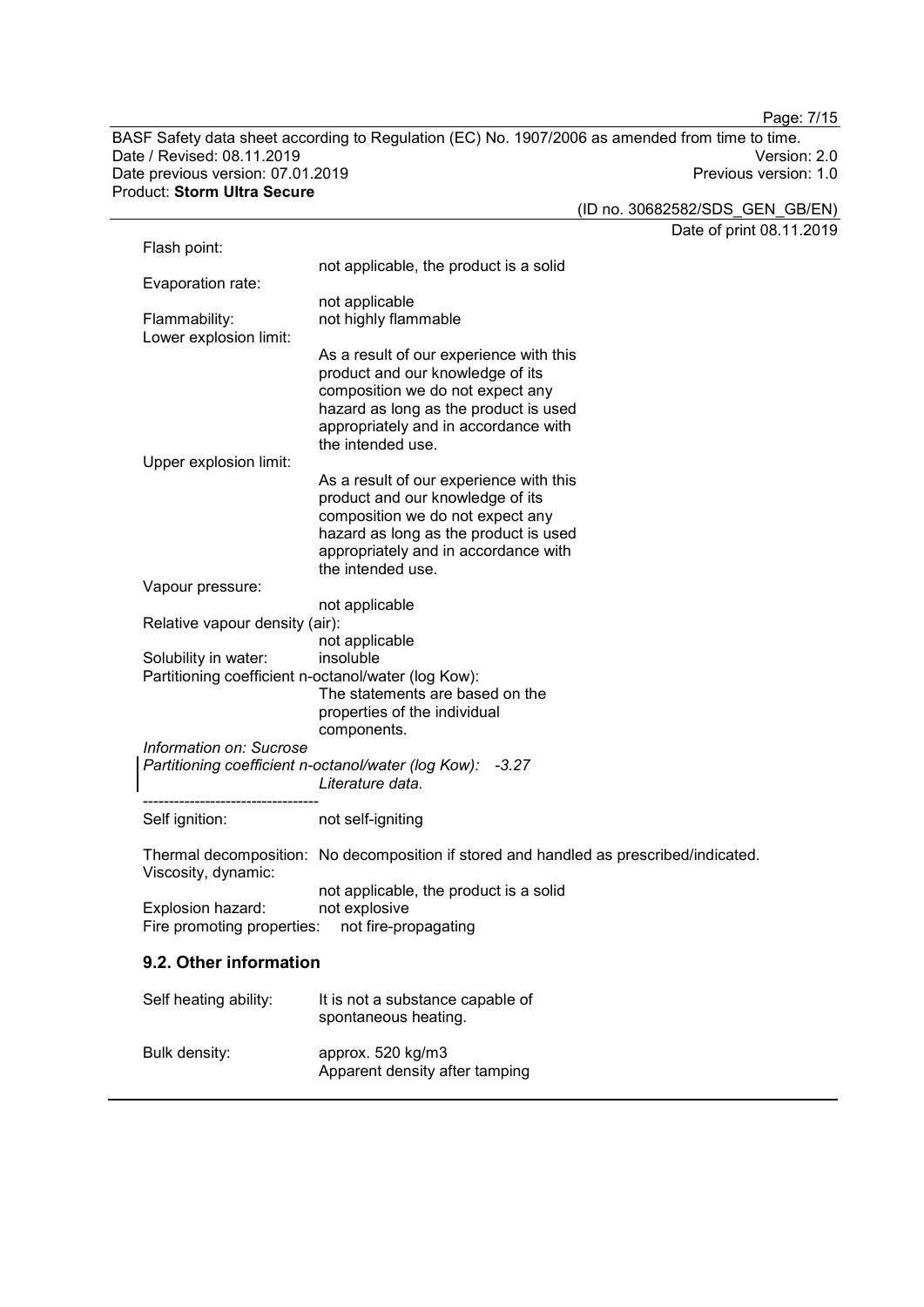Page: 8/15

BASF Safety data sheet according to Regulation (EC) No. 1907/2006 as amended from time to time. Date / Revised: 08.11.2019 Version: 2.0 Date previous version: 07.01.2019 Product: **Storm Ultra Secure**

(ID no. 30682582/SDS\_GEN\_GB/EN)

Date of print 08.11.2019

# **SECTION 10: Stability and Reactivity**

# **10.1. Reactivity**

No hazardous reactions if stored and handled as prescribed/indicated.

## **10.2. Chemical stability**

The product is stable if stored and handled as prescribed/indicated.

## **10.3. Possibility of hazardous reactions**

No hazardous reactions if stored and handled as prescribed/indicated.

## **10.4. Conditions to avoid**

See SDS section 7 - Handling and storage.

### **10.5. Incompatible materials**

Substances to avoid: strong acids, strong bases, strong oxidizing agents

# **10.6. Hazardous decomposition products**

Hazardous decomposition products: No hazardous decomposition products if stored and handled as prescribed/indicated.

# **SECTION 11: Toxicological Information**

# **11.1. Information on toxicological effects**

#### Acute toxicity

Assessment of acute toxicity:

Virtually nontoxic after a single skin contact. Virtually nontoxic by inhalation. Virtually nontoxic after a single ingestion. The product has not been tested. The statement has been derived from substances/products of a similar structure or composition.

Experimental/calculated data: LD50 rat (oral): > 5,000 mg/kg

LC50 rat (by inhalation): > 5 mg/l

LD50 rat (dermal): > 5,000 mg/kg

#### **Irritation**

Assessment of irritating effects:

Not irritating to the eyes. Not irritating to the skin. The product has not been tested. The statement has been derived from substances/products of a similar structure or composition.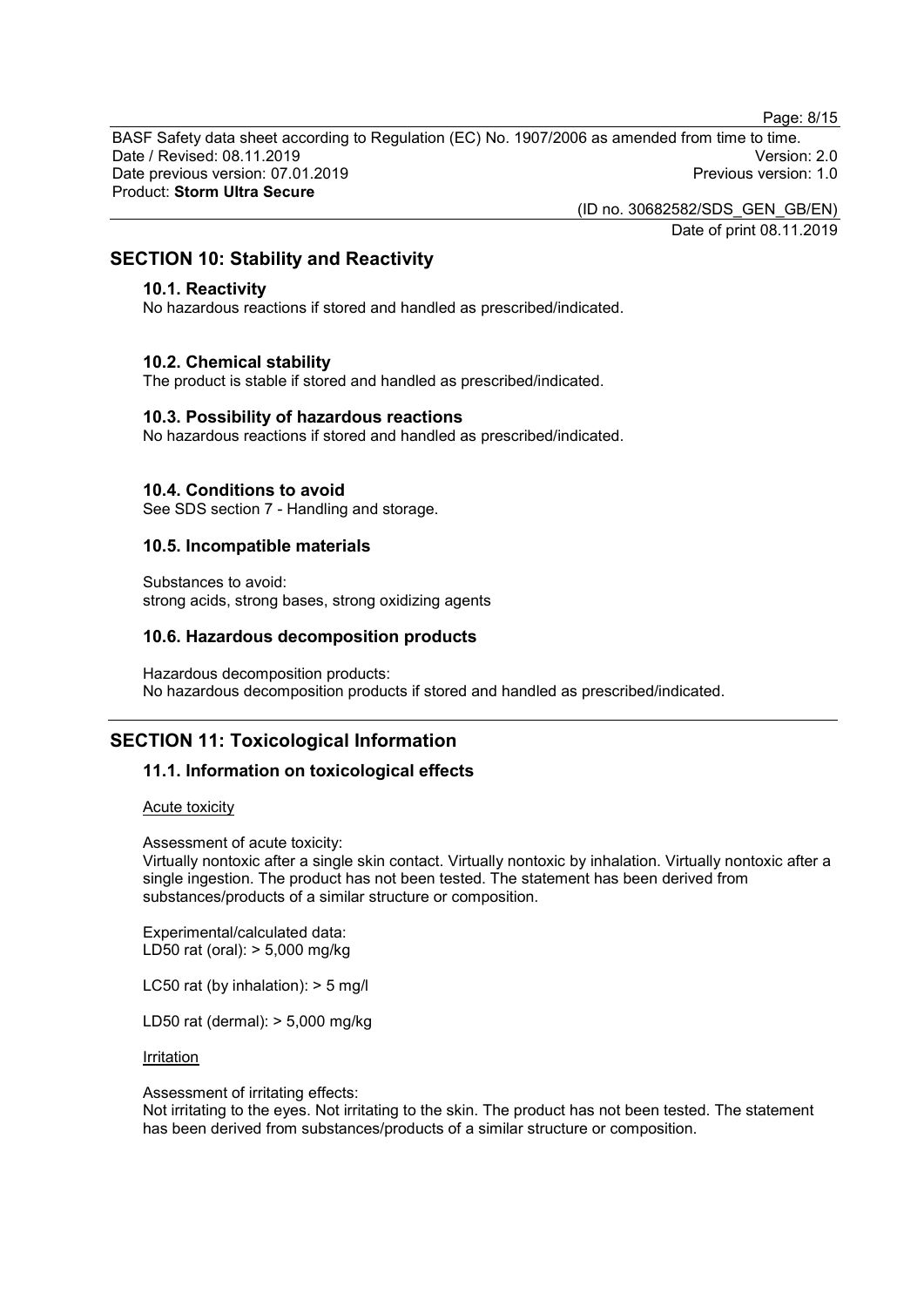Page: 9/15

BASF Safety data sheet according to Regulation (EC) No. 1907/2006 as amended from time to time. Date / Revised: 08.11.2019 Version: 2.0 Date previous version: 07.01.2019 Product: **Storm Ultra Secure**

> (ID no. 30682582/SDS\_GEN\_GB/EN) Date of print 08.11.2019

Experimental/calculated data: Skin corrosion/irritation rabbit: non-irritant

Serious eye damage/irritation rabbit: non-irritant

#### Respiratory/Skin sensitization

Assessment of sensitization:

There is no evidence of a skin-sensitizing potential. The product has not been tested. The statement has been derived from substances/products of a similar structure or composition.

Experimental/calculated data: Closed-patch Test guinea pig: Non-sensitizing.

Germ cell mutagenicity

#### Assessment of mutagenicity:

Mutagenicity tests revealed no genotoxic potential. The product has not been tested. The statement has been derived from the properties of the individual components.

#### **Carcinogenicity**

#### Assessment of carcinogenicity:

The results of various animal studies gave no indication of a carcinogenic effect. The product has not been tested. The statement has been derived from the properties of the individual components.

#### Reproductive toxicity

Assessment of reproduction toxicity:

The results of animal studies gave no indication of a fertility impairing effect. The product has not been tested. The statement has been derived from the properties of the individual components.

Developmental toxicity

Assessment of teratogenicity:

----------------------------------

The product has not been tested. The statement has been derived from the properties of the individual components.

*Information on: flocoumafen (ISO); reaction mass of: cis-4-hydroxy-3-(1,2,3,4-tetrahydro-3-(4-(4 trifluoromethylbenzyloxy)phenyl)-1-naphthyl)coumari n; trans-4-hydroxy-3-(1,2,3,4-tetrahydro-3-(4- (4-trifluoromethylbenzyloxy)phenyl)-1-naphthyl)coumarin Assessment of teratogenicity:*

*No indications of a developmental toxic / teratogenic effect were seen in animal studies.*

*EU-classification The substance belongs to the group of anticoagulant rodenticides structurally similar to warfarin, which are collectively classified similar to warfarin.*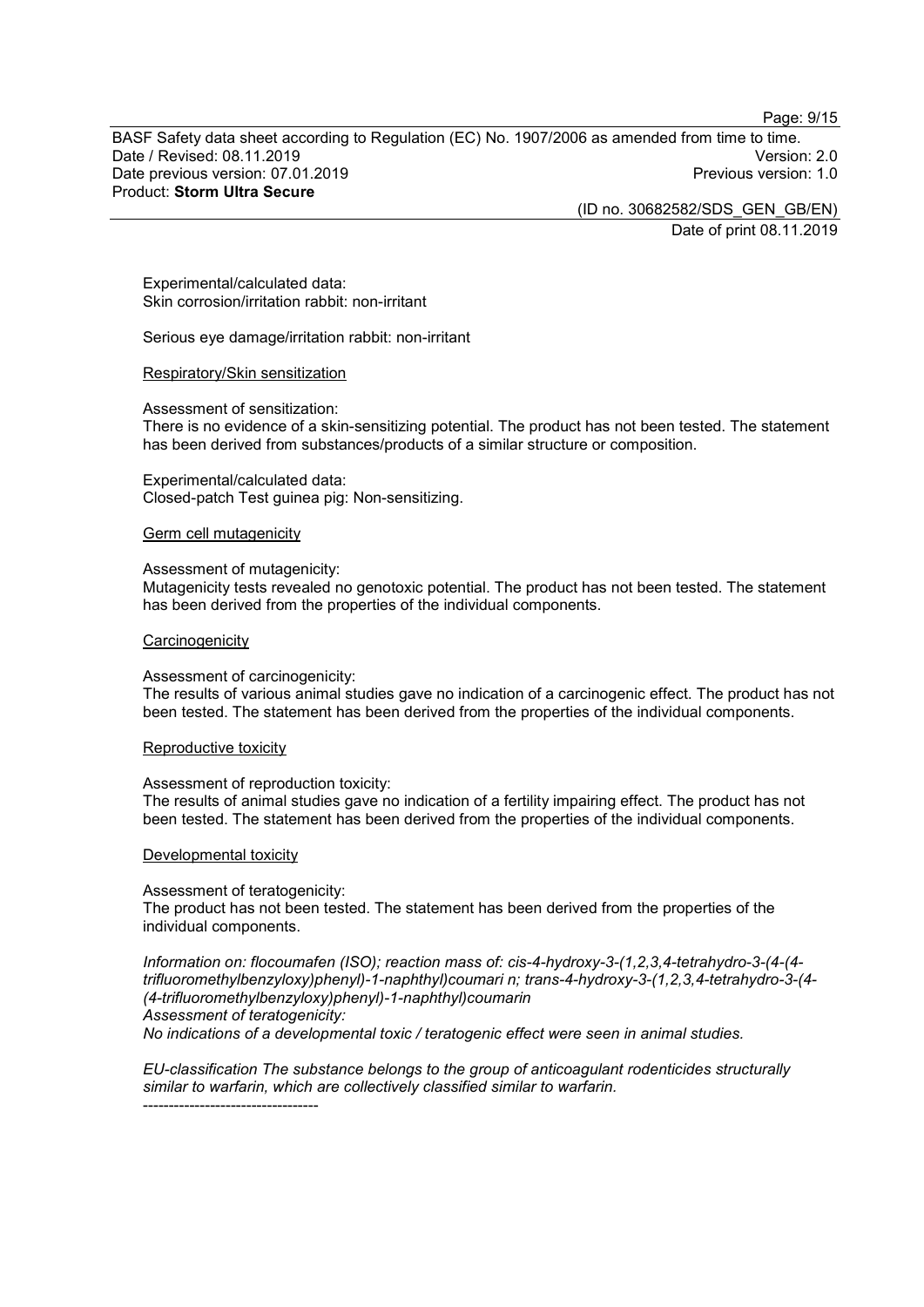Page: 10/15

BASF Safety data sheet according to Regulation (EC) No. 1907/2006 as amended from time to time. Date / Revised: 08.11.2019 Version: 2.0 Date previous version: 07.01.2019 Product: **Storm Ultra Secure**

(ID no. 30682582/SDS\_GEN\_GB/EN)

Date of print 08.11.2019

#### Specific target organ toxicity (single exposure)

Assessment of STOT single:

Based on the available information there is no specific target organ toxicity to be expected after a single exposure.

Remarks: The product has not been tested. The statement has been derived from the properties of the individual components.

Repeated dose toxicity and Specific target organ toxicity (repeated exposure)

Assessment of repeated dose toxicity: The product has not been tested. The statement has been derived from the properties of the individual components.

*Information on: flocoumafen (ISO); reaction mass of: cis-4-hydroxy-3-(1,2,3,4-tetrahydro-3-(4-(4 trifluoromethylbenzyloxy)phenyl)-1-naphthyl)coumari n; trans-4-hydroxy-3-(1,2,3,4-tetrahydro-3-(4- (4-trifluoromethylbenzyloxy)phenyl)-1-naphthyl)coumarin Assessment of repeated dose toxicity:*

*Repeated exposure to small quantities may affect certain organs. Damages the coagulation system.* ----------------------------------

### Aspiration hazard

No aspiration hazard expected. The product has not been tested. The statement has been derived from the properties of the individual components.

#### Other relevant toxicity information

Misuse can be harmful to health.

# **SECTION 12: Ecological Information**

# **12.1. Toxicity**

Assessment of aquatic toxicity: There is a high probability that the product is not acutely harmful to aquatic organisms. The product has not been tested. The statement has been derived from the properties of the individual components.

Assessment of terrestrial toxicity: Hazardous to birds and mammals.

### **12.2. Persistence and degradability**

Assessment biodegradation and elimination (H2O):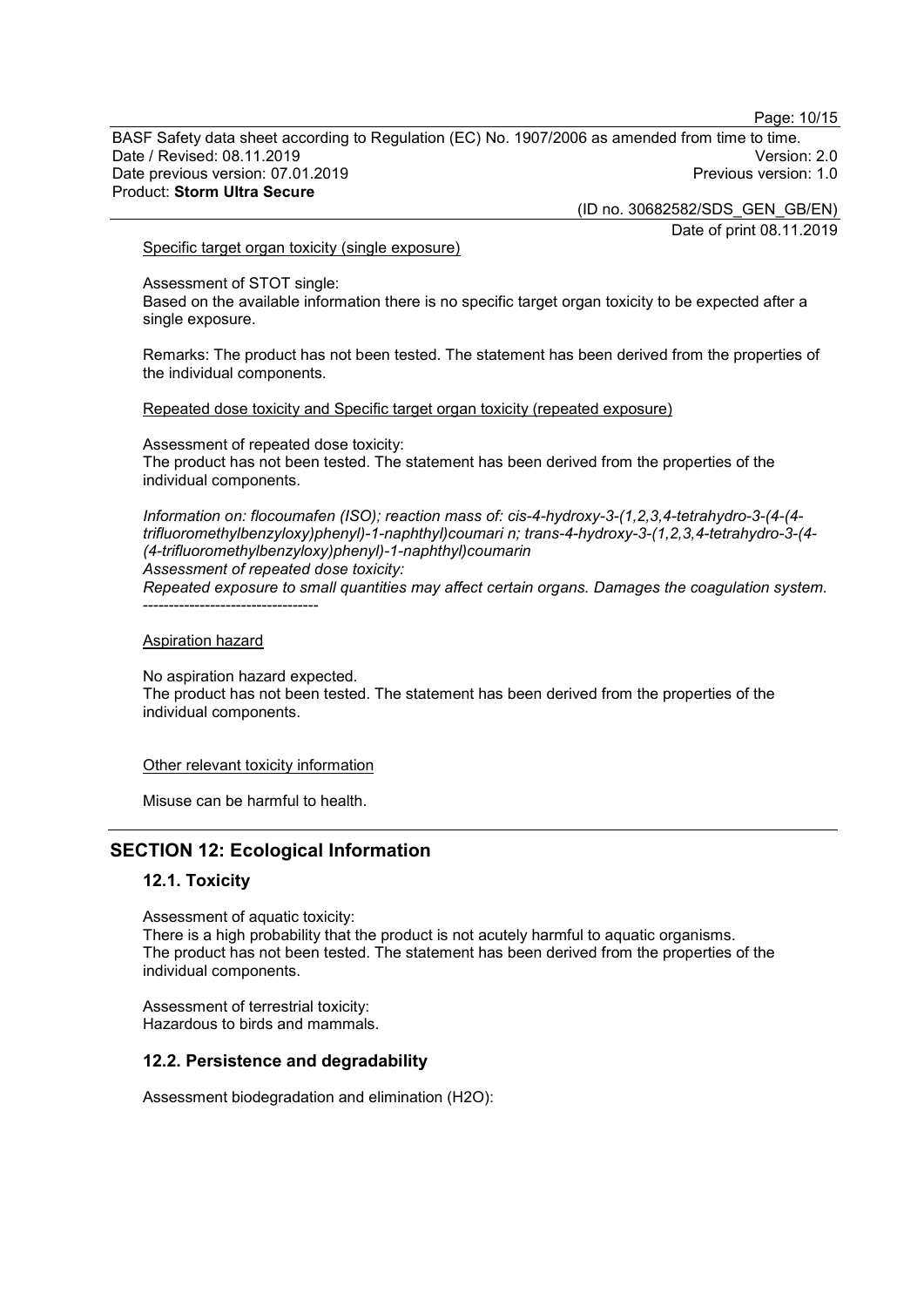Page: 11/15

BASF Safety data sheet according to Regulation (EC) No. 1907/2006 as amended from time to time. Date / Revised: 08.11.2019 Version: 2.0 Date previous version: 07.01.2019 Product: **Storm Ultra Secure**

(ID no. 30682582/SDS\_GEN\_GB/EN)

Date of print 08.11.2019

The product has not been tested. The statement has been derived from the properties of the individual components.

*Information on: Sucrose Assessment biodegradation and elimination (H2O): The product is biodegradable.* ----------------------------------

# **12.3. Bioaccumulative potential**

Assessment bioaccumulation potential: The product has not been tested. The statement has been derived from the properties of the individual components.

*Information on: Sucrose*

*Assessment bioaccumulation potential: Because of the n-octanol/water distribution coefficient (log Pow) accumulation in organisms is not to be expected.*

----------------------------------

# **12.4. Mobility in soil**

Assessment transport between environmental compartments: Volatility: No data available.

# **12.5. Results of PBT and vPvB assessment**

The product contains a potential PBT substance.

The product contains a potential vPvB substance.

*Information on: flocoumafen (ISO); reaction mass of: cis-4-hydroxy-3-(1,2,3,4-tetrahydro-3-(4-(4 trifluoromethylbenzyloxy)phenyl)-1-naphthyl)coumari n; trans-4-hydroxy-3-(1,2,3,4-tetrahydro-3-(4- (4-trifluoromethylbenzyloxy)phenyl)-1-naphthyl)coumarin* Fulfills the criteria for PBT and vPvB *----------------------------------*

# **12.6. Other adverse effects**

The product does not contain substances that are listed in Regulation (EC) 1005/2009 on substances that deplete the ozone layer.

# **12.7. Additional information**

Other ecotoxicological advice: Must not be discharged into the environment.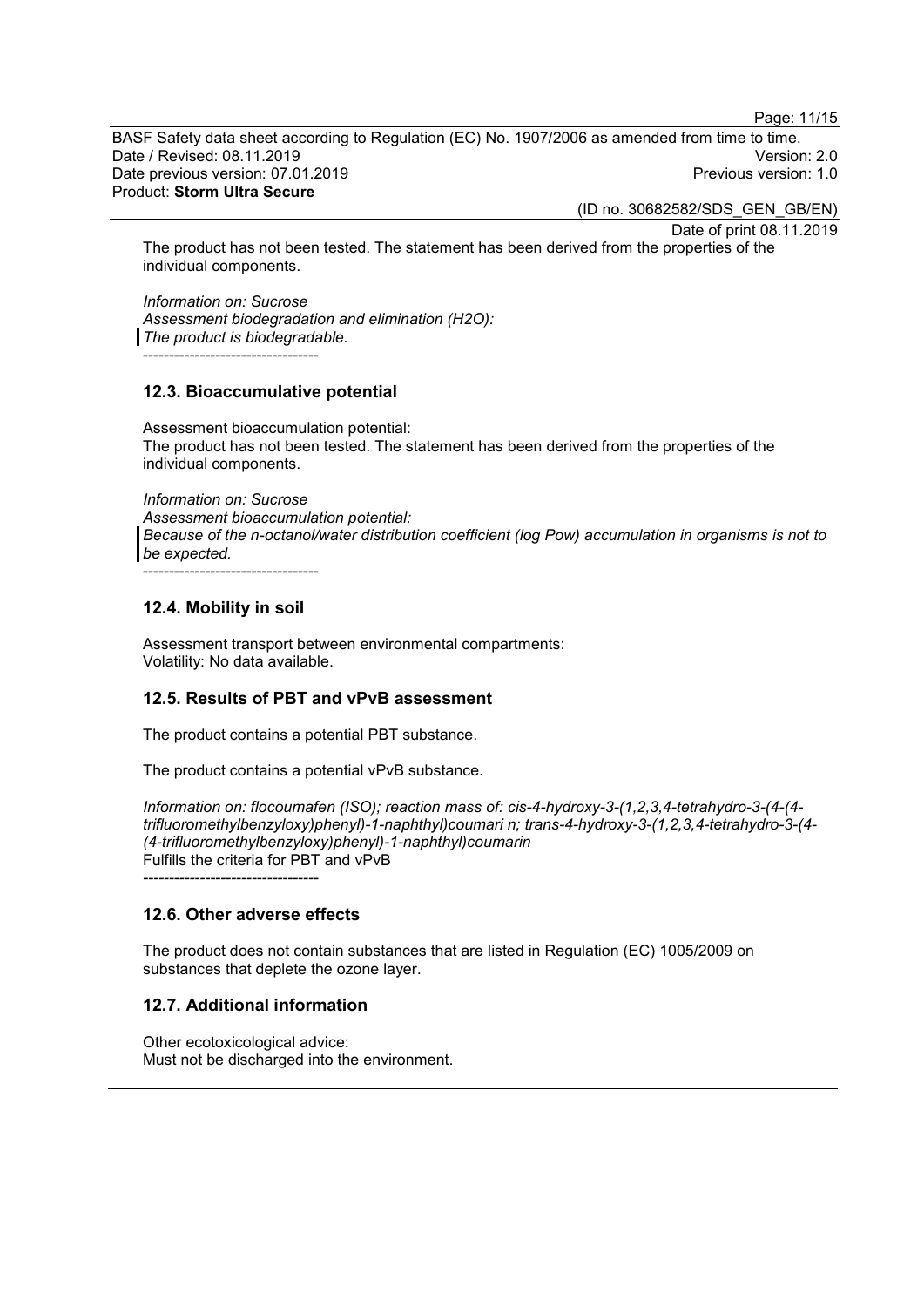Page: 12/15

BASF Safety data sheet according to Regulation (EC) No. 1907/2006 as amended from time to time. Date / Revised: 08.11.2019 Version: 2.0 Date previous version: 07.01.2019 Product: **Storm Ultra Secure**

> (ID no. 30682582/SDS\_GEN\_GB/EN) Date of print 08.11.2019

# **SECTION 13: Disposal Considerations**

## **13.1. Waste treatment methods**

Must be disposed of or incinerated in accordance with local regulations.

The UK Environmental Protection (Duty of Care) Regulations (EP) and amendments should be noted (United Kingdom).

Contaminated packaging: Contaminated packaging should be emptied as far as possible and disposed of in the same manner as the substance/product.

# **SECTION 14: Transport Information**

#### **Land transport**

### ADR

|                                            | <u>NULCIASSINGU AS A UANGGIOUS GOOD UNIGEN INANSIDOIL I GUIDANONS</u> |
|--------------------------------------------|-----------------------------------------------------------------------|
| UN number:                                 | Not applicable                                                        |
| UN proper shipping name:                   | Not applicable                                                        |
| Transport hazard class(es): Not applicable |                                                                       |
| Packing group:                             | Not applicable                                                        |
| Environmental hazards:                     | Not applicable                                                        |
| Special precautions for                    | None known                                                            |
| user                                       |                                                                       |
|                                            |                                                                       |

Not classified as a dangerous good under transport regulations

#### RID

|                                            | Not classified as a dangerous good under transport regulations |
|--------------------------------------------|----------------------------------------------------------------|
| UN number:                                 | Not applicable                                                 |
| UN proper shipping name:                   | Not applicable                                                 |
| Transport hazard class(es): Not applicable |                                                                |
| Packing group:                             | Not applicable                                                 |
| Environmental hazards:                     | Not applicable                                                 |
| Special precautions for                    | None known                                                     |
| user                                       |                                                                |

# **Inland waterway transport**

ADN

|                                            | Not classified as a dangerous good under transport regulations |
|--------------------------------------------|----------------------------------------------------------------|
| UN number: .                               | Not applicable                                                 |
| UN proper shipping name:                   | Not applicable                                                 |
| Transport hazard class(es): Not applicable |                                                                |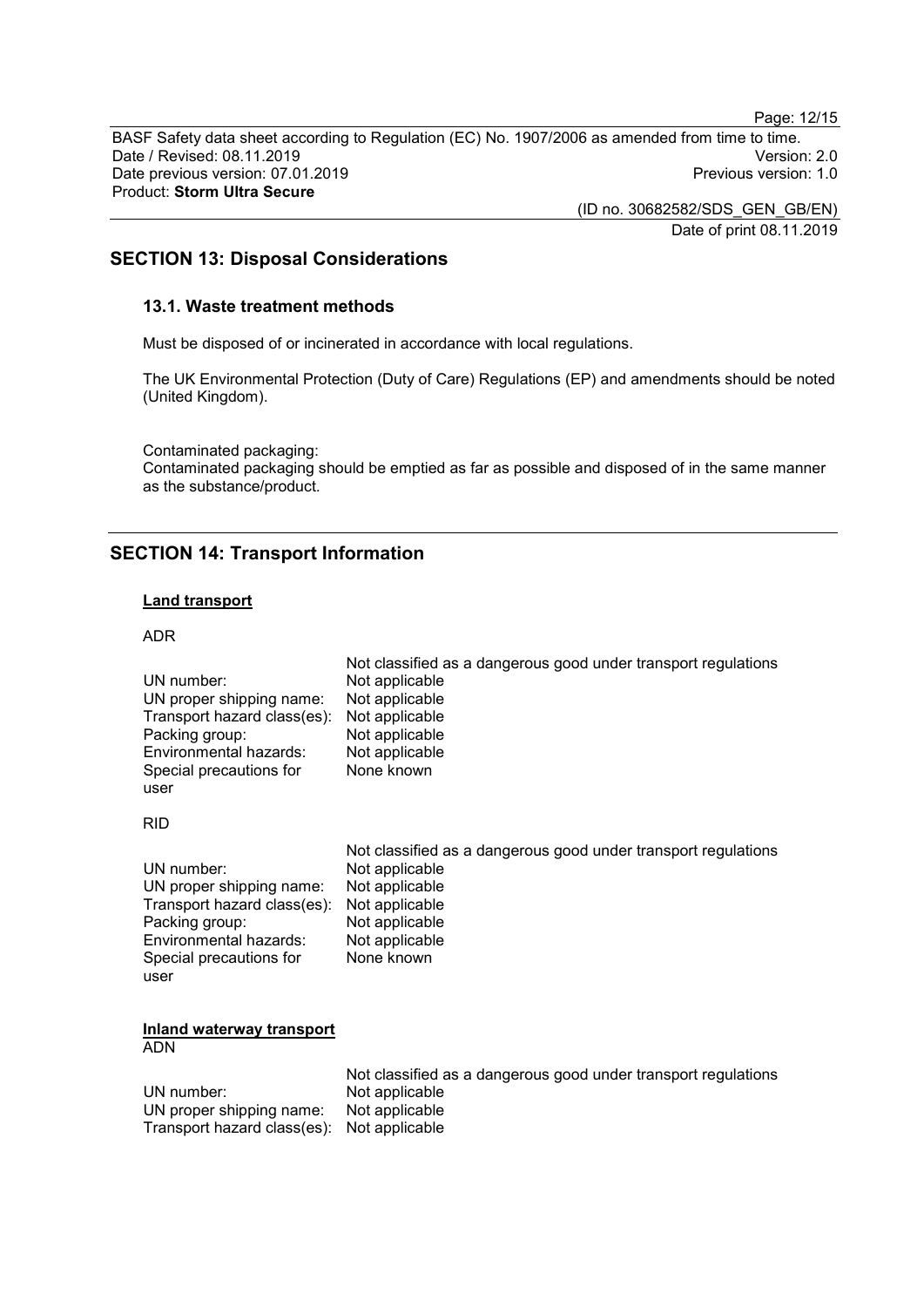Page: 13/15

BASF Safety data sheet according to Regulation (EC) No. 1907/2006 as amended from time to time. Date / Revised: 08.11.2019 Version: 2.0 Date previous version: 07.01.2019 Product: **Storm Ultra Secure**

(ID no. 30682582/SDS\_GEN\_GB/EN)

Date of print 08.11.2019

Packing group: Not applicable<br>
Environmental hazards: Not applicable Environmental hazards: Special precautions for user: None known

Transport in inland waterway vessel

Not evaluated

### **Sea transport**

### IMDG

|                                            | Not classified as a dangerous good under transport regulations |
|--------------------------------------------|----------------------------------------------------------------|
| UN number:                                 | Not applicable                                                 |
| UN proper shipping name:                   | Not applicable                                                 |
| Transport hazard class(es): Not applicable |                                                                |
| Packing group:                             | Not applicable                                                 |
| Environmental hazards:                     | Not applicable                                                 |
| Special precautions for                    | None known                                                     |
| user                                       |                                                                |

### **Air transport**

### IATA/ICAO

|                                            | Not classified as a dangerous good under transport regulations |
|--------------------------------------------|----------------------------------------------------------------|
| UN number:                                 | Not applicable                                                 |
| UN proper shipping name:                   | Not applicable                                                 |
| Transport hazard class(es): Not applicable |                                                                |
| Packing group:                             | Not applicable                                                 |
| Environmental hazards:                     | Not applicable                                                 |
| Special precautions for                    | None known                                                     |
| user                                       |                                                                |

## **14.1. UN number**

See corresponding entries for "UN number" for the respective regulations in the tables above.

### **14.2. UN proper shipping name**

See corresponding entries for "UN proper shipping name" for the respective regulations in the tables above.

### **14.3. Transport hazard class(es)**

See corresponding entries for "Transport hazard class(es)" for the respective regulations in the tables above.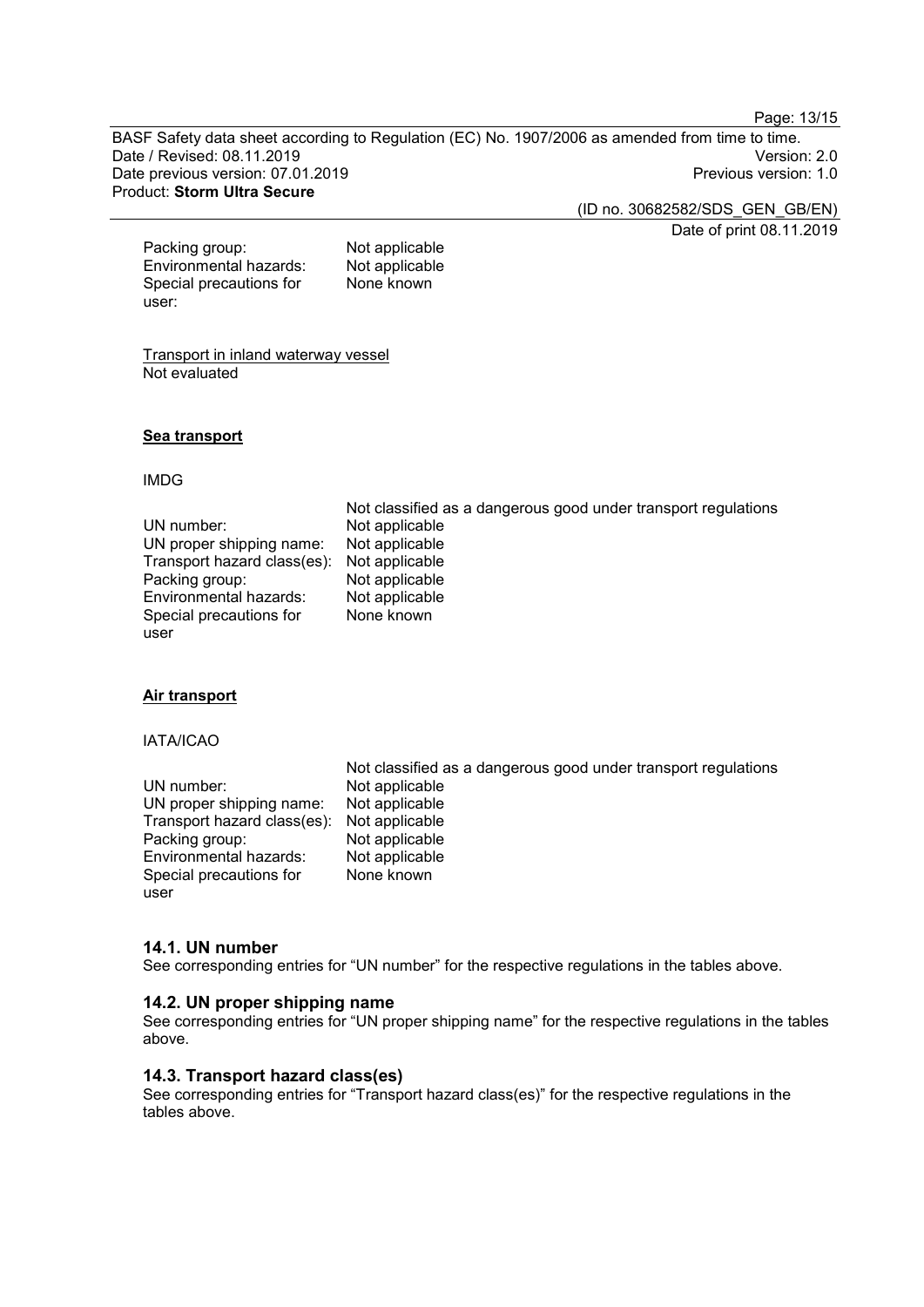Page: 14/15

BASF Safety data sheet according to Regulation (EC) No. 1907/2006 as amended from time to time. Date / Revised: 08.11.2019 Version: 2.0 Date previous version: 07.01.2019 Product: **Storm Ultra Secure**

> (ID no. 30682582/SDS\_GEN\_GB/EN) Date of print 08.11.2019

# **14.4. Packing group**

See corresponding entries for "Packing group" for the respective regulations in the tables above.

## **14.5. Environmental hazards**

See corresponding entries for "Environmental hazards" for the respective regulations in the tables above.

## **14.6. Special precautions for user**

See corresponding entries for "Special precautions for user" for the respective regulations in the tables above.

# **14.7. Transport in bulk according to Annex II of MARPOL and the IBC Code**

| Regulation:         | Not evaluated |
|---------------------|---------------|
| Shipment approved:  | Not evaluated |
| Pollution name:     | Not evaluated |
| Pollution category: | Not evaluated |
| Ship Type:          | Not evaluated |
|                     |               |

# **SECTION 15: Regulatory Information**

# **15.1. Safety, health and environmental regulations/legislation specific for the substance or mixture**

Directive 2012/18/EU - Control of Major Accident Hazards involving dangerous substances (EU): Listed in above regulation: no

If other regulatory information applies that is not already provided elsewhere in this safety data sheet, then it is described in this subsection.

The data should be considered when making any assessment under the Control of Substances Hazardous to Health Regulations (COSHH), and related guidance, for example, 'COSHH Essentials' (United Kingdom).

# **15.2. Chemical Safety Assessment**

Advice on product handling can be found in sections 7 and 8 of this safety data sheet.

# **SECTION 16: Other Information**

**Abbreviations** 

ADR = The European Agreement concerning the International Carriage of Dangerous Goods by Road. ADN = The European Agreement concerning the International Carriage of Dangerous Goods by Inland waterways. ATE = Acute Toxicity Estimates. CAO = Cargo Aircraft Only. CAS = Chemical Abstract Service. CLP = Classification, Labelling and Packaging of substances and mixtures. DIN = German